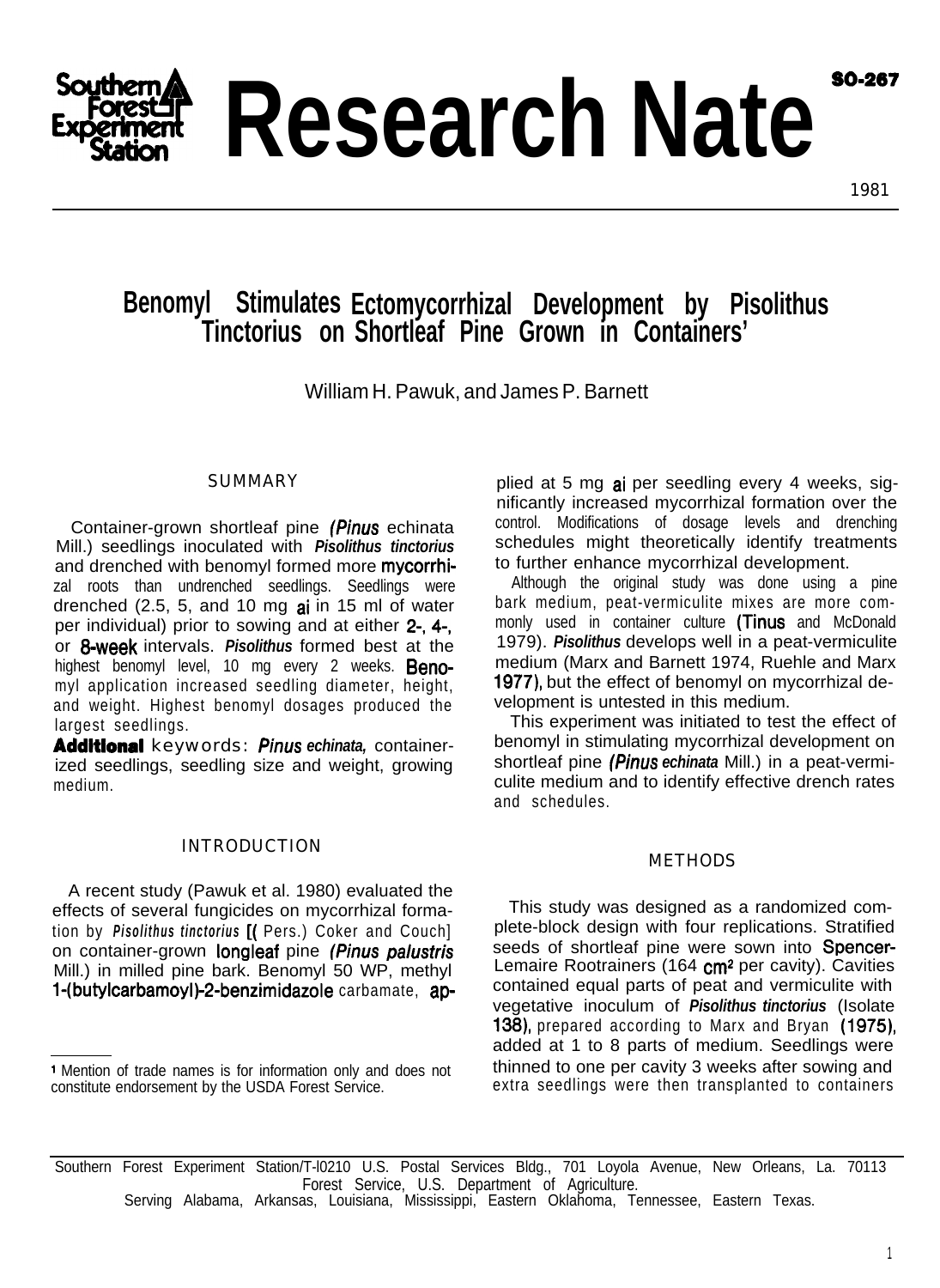having germination failures. Sixteen seedlings were grown for each treatment replication.

Total treatment combinations consisted of three dosage levels and three time intervals (nine treatment combinations) and an untreated control. Seedlings were drenched with 2.5, 5.0, and 10.0 mg of benomyl per seedling before sowing and at either 2-4-, or 8-week intervals. Seedlings receiving no benomyl were grown as a control. All were fertilized at **3-week** intervals after transplanting with a 2500 ppm solution of N-P-K fertilizer (20-19-18) which was applied to saturation.

Ten seedlings were randomly selected from each treatment-replication and the percentage of *Pisolithus*-infected short roots was estimated for each seedling 18 weeks after sowing. At that time, seedling diameter, height, and average dry weights were also determined.

Data were analyzed by ANOV. Mean separation of major effects was made using single degree of freedom tests while mean separation of minor effects was made with Duncan's multiple range tests. The 0.05 level was used to evaluate statistical significance throughout the study.

#### RESULTS

*Mycorrhizal Development. - Pisolithus tinctorius* formed mycorrhizae in all treatments. Control seedlings, with 8 percent, had least infection. Seedlings drenched with high rates of benomyl and seedlings receiving frequent drenchings generally formed the most mycorrhizae (table 1). However, a dosage rate x drench frequency interaction was present (table 2).

Seedlings drenched with 10 mg every 8 weeks did not form more mycorrhizae than seedlings drenched with 2.5 or 5.0 mg every 2 weeks. Furthermore, no difference occurred between the 5- and 10-mg rate at the 4-week drench. At 5 mg, more mycorrhizae formed at the 4-week schedule than at the 2-week schedule, and mycorrhizal development did not differ for the 4- and 8-week drenches at 2.5 mg.

During the study, seedlings received 5,10,20,40, or 80 mg benomyl depending on drench schedule and dosage rate. With one exception (table 3), mycorrhizal development increased with increased amounts of benomyl. Regression analysis compared total amount of benomyl applied (X) to mycorrhizal development (Y). The calculated F equals 39.99,  $r^2$  equals 0.54, and Y equals 21.35 + 0.34X with percent mycorrhizal development expressed in transformed arc sine values.

| Table 1.- Mycorrhizal development by Pisoiithus tinctorius end |
|----------------------------------------------------------------|
| growth of shortleaf pine seedlings drenched with               |
| benomyl (main effects table)                                   |

| Benomyl                    | P.I.                     | <b>Diameter</b>             | Height                        | weight<br>Dry           |
|----------------------------|--------------------------|-----------------------------|-------------------------------|-------------------------|
| dosage rate<br>malseedling | %<br>infection           | mm                          | cт                            | mg                      |
| 2.5<br>5.0<br>10.0         | 17.67'<br>24.00<br>36.67 | $2.06a^2$<br>2.04a<br>2.12a | 13.54 a<br>13.26 a<br>13.60a  | 462 b<br>476 b<br>506 a |
| Drench<br>frequency<br>wk  |                          |                             |                               |                         |
| 2<br>4<br>S                | 34.33'<br>27.00<br>17.00 | 2.19 a<br>2.06 b<br>1.96 b  | 14.44 a<br>13.92 a<br>12.24 h | 531 a<br>402 b<br>435 c |
| Control                    | 8.00                     | 1.94                        | 11.90                         | 406                     |

**'The dosage rate x drench frequency interaction was significant. See table 2 for mean separation.**

**2Means followed by the same letter within columns are not significantly different at the 0.05 Level.**

*Seedling Growth.* -Diameter and height, not influenced by dosage rate, were affected by drench frequency. Although actual differences were small, less than 0.2 mm, seedlings drenched every 2 weeks had larger diameters than those drenched at 4 or 8 weeks (table 1). Differences between 4 and 8 weeks were not significant. Height growth, consistent between the seedlings in the 2- or 4-week treatments, was 16 percent taller than in seedlings drenched every 8 weeks.

Seedling dry weights were affected by both dosage rate and drench frequency. Seedlings drenched with 10 mg benomyl were heavier than those drenched with 2.5 or 5 mg. Differences were not significant

**Table** *2.-Mycorrhizal development by* **Pisolithus tinctorius as** *affected by benomyl dosage and drench frequency (interaction table)'*

|                     | Dosage rate (mg) |                        |      |  |
|---------------------|------------------|------------------------|------|--|
| Drench<br>frequency | 2.5              | 5.0                    | 10.0 |  |
| wk                  |                  | -----------% infection |      |  |
| 2                   | 25c              | 24 c                   | 54a  |  |
| 4                   | 16c              | 31 <sub>b</sub>        | 34 b |  |
| 8                   | 12 <sub>e</sub>  | 17 d                   | 22c  |  |

**'Means followed by the same letter are not significantly different at the 0.05 level.**

**William H. Pawuk was Research Plant Pathologist (now with Tongass NF, Petersburg, Alaska), James P. Barnett is Principal Siiviculturist, Southern Forest Experiment Station, Forest Service-USDA, Pineville, La. 71360.**